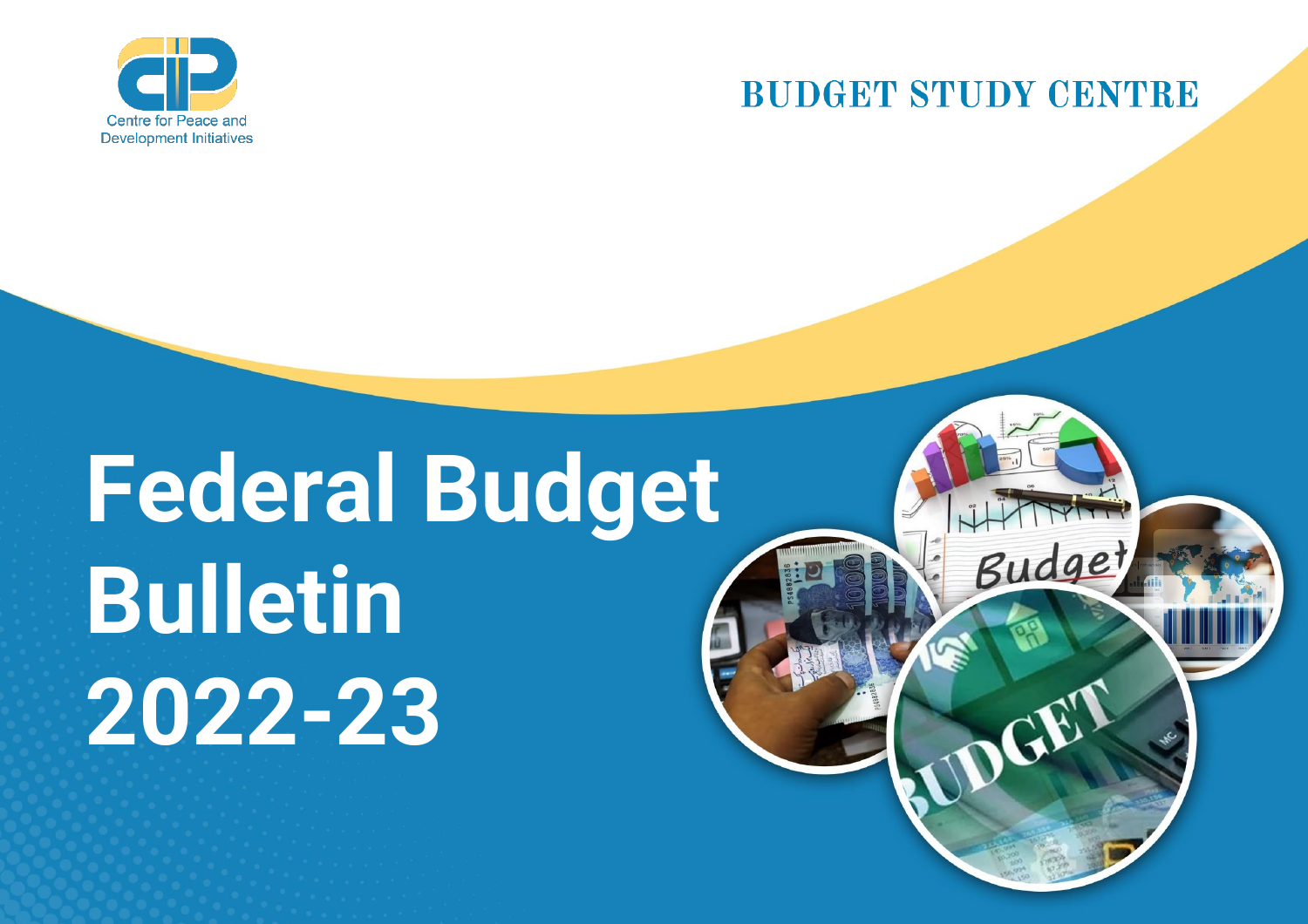## Contents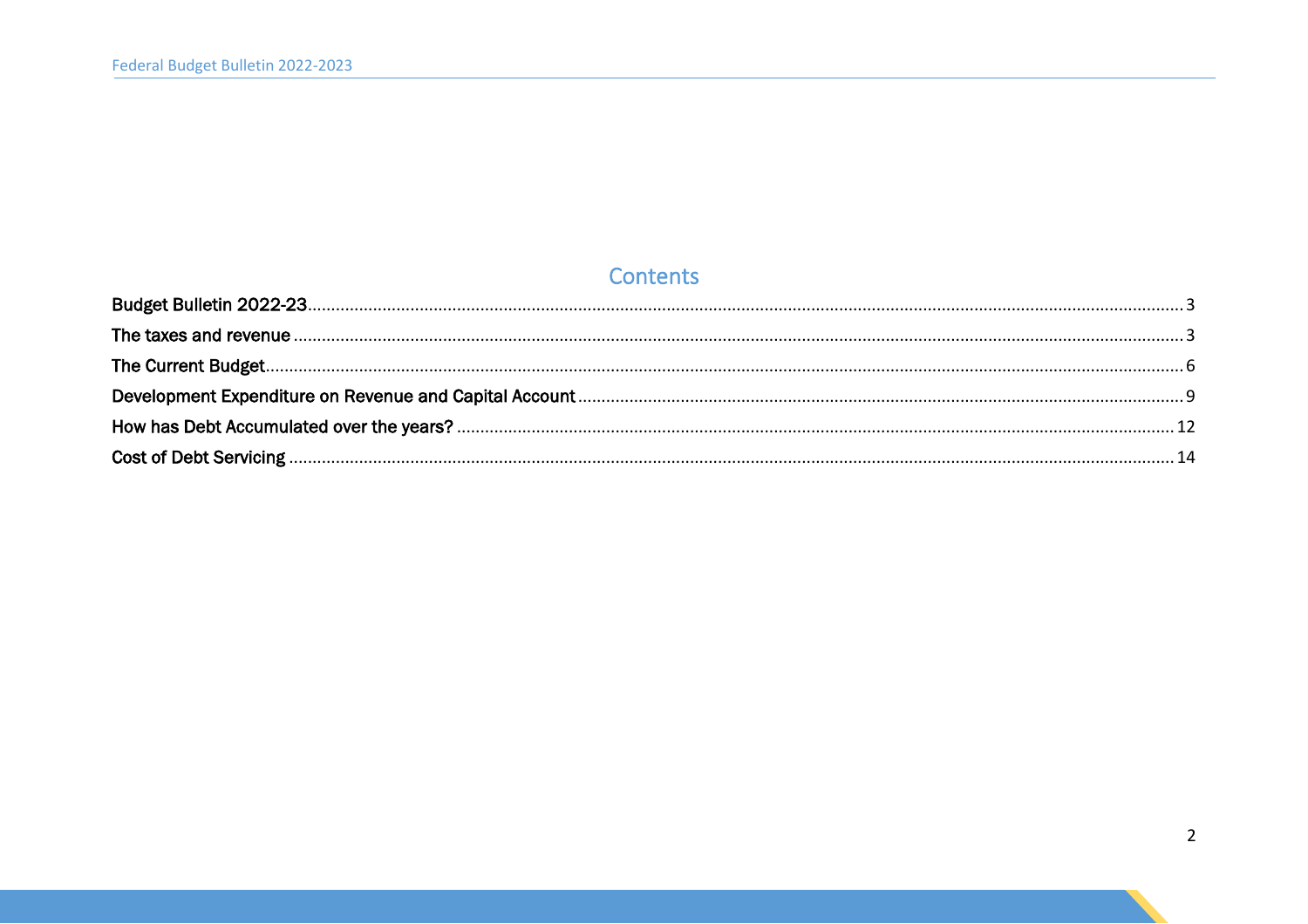## <span id="page-2-0"></span>Budget Bulletin 2022-23

The Coalition government presented its first budget on June 10, 2022. While drafting the budget, the government has faced numerous economic challenges characterised by an aggravated increase in fuel prices, delays in negotiations with IMF for budgetary support, free fall of rupee in the recent weeks and the subsequent rising cost of living. However, the growth indicators presented by the Economic Survey of Pakistan are not very disappointing. The GDP growth rate for FY 2021-22 is estimated at 5.97% against 3.94% for the previous year. The revenue has increased by 17.7%. The FBR tax revenue targets were estimated at PKR 5829 bn at the start of the year and are now revised at PKR 6000 bn. But some other indicators have already started sending danger signals. The current account deficit was recorded at USD 13.2 bn which could not be controlled even with an increase of 7% in workers' remittances. In the first nine months of the FY 2021-22 (July-Mar), the goods export

increased by 26.6% to USD 23.7 bn. The increase in the service sector export during the same period was 17.1%, amounting to USD 5.1bn. The increasing trends in imports subsided this increase, and the trade deficit has grown to 55.5% or USD 30.1bn, and the current account deficit is now at USD13.2bn. The Current account balance during Jul-Apr, for 2020-21 had been in surplus of \$0.8 bn. The most exorbitant problem is the rising burden of debt servicing on the fragile economy. The amount of debt has already crossed the permissible limit of 60% of the GDP as set by the Fiscal Responsibility and Debt Limitation Act, 2005. The total debt servicing for the next year will be PKR 3,950 bn. Another PKR 2632 bn will be required to repay the debt due during the next year. Combined, these two expenditures on Federal consolidated Funds are 9.7% more than the FBR's target of 6000 bn for 2021-22 and are 94% of the FBR's target of 7004bn for 2022-23.

## <span id="page-2-1"></span>The taxes and revenue

The FBR Tax revenue target for 2022-23 is PKR 7004, a 16.7 % increase from the Revised targets of 2021-22. No extra effort will be required to meet this target as salaries and commodity prices are already increased by 15-20%, and the amount of direct and indirect tax will automatically increase. The finance minister claimed during the budget speech about PKR 3000 bn leakage of the funds means that the target should have been increased by at least PKR 3000 bn particularly when he claims that he has already planned to check this leakage.

The indirect tax to direct tax ratio has remained constant for the Revised Targets of 2021-22 and the Target for 2022-23. This ratio for both the years is 1.7. That signifies that no tax reform to increase the horizontal base for direct tax is forthcoming during the year. This also nullifies the Finance Minister's claim that they are protecting the poor and taxing the rich.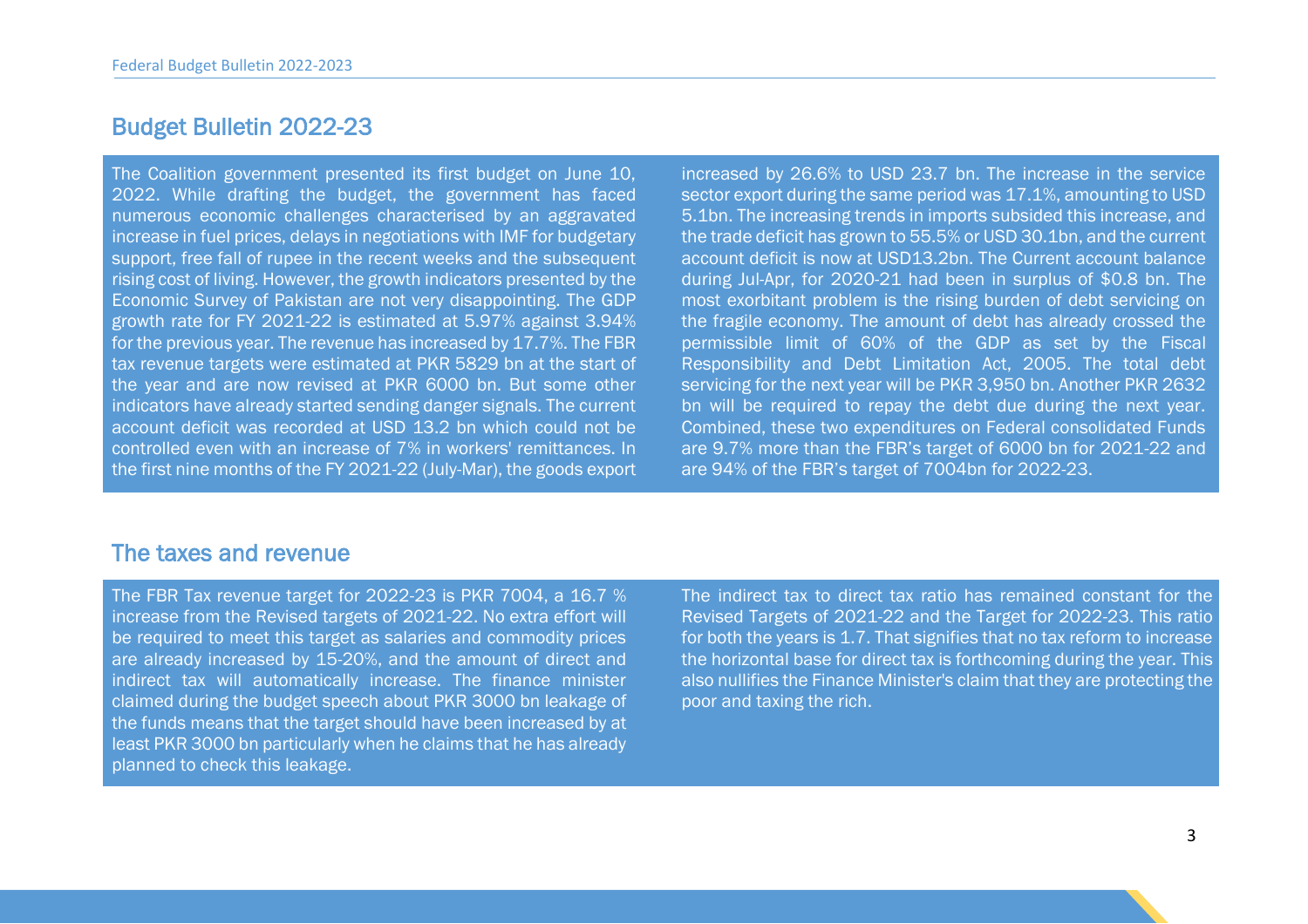The 52% increase in non-Tax revenue signifies that the government has decided to collect a levy on POL products and sooner or later people must bear this burden. The government next year is eyeing collecting PKR 750bn petroleum levy against the revised target of PKR 135 bn for 2021-22. This is an increase of 455%. A further PKR 8 bn would be collected from the petroleum levy on LPG. In non-tax revenue, the Government is also

hoping for PKR 200 bn from Gas Infrastructure Development Cess. The revised target for this cess for 2021-22 is PKR 25 bn. After making the usual provision for reserve funds, the surplus profit of the State Bank of Pakistan is transferred to the Federal Government in light of Section 42 of SBP (Amendment) Act,2022. The target for 2022-23 is PKR 300 bn which is 174 bn less than the revised targets of 2021-22.

| <b>Receipts</b>                                    | 2018-19     | 2019-20     | 2020-21     | 2021-22     | 2022-23     | <b>Explanation</b>                                                                                                                                              |
|----------------------------------------------------|-------------|-------------|-------------|-------------|-------------|-----------------------------------------------------------------------------------------------------------------------------------------------------------------|
| <b>Tax Revenue Receipts</b>                        | 4,393,876   | 4,208,459   | 4,690,999   | 6,000,000   | 7,004,000   | Tax Collected by FBR (Both Direct and<br>Indirect)                                                                                                              |
| Non-Tax Revenue<br>Receipts                        | 637,751     | 1,296,030   | 1,704,443   | 1,315,149   | 1,999,896   | Levies, Income from Property and<br>Enterprise, Receipt from Civil<br>Administration                                                                            |
| <b>Capital Receipts</b>                            | 953,501     | 755,579     | 1,701,184   | 2,507,711   | 2,407,680   | Recovery of Ioans, Domestic debt<br>(Non-bank),                                                                                                                 |
| <b>External Receipts</b>                           | 1,403,156   | 2,272,920   | 2,286,859   | 3,114,355   | 3,166,333   | Loans, grants, project loans. Loans<br>from IMF are accounted here.                                                                                             |
| Public Account Receipts*                           | 282,652     | 421,274     | (81,318)    | (244, 564)  | (125, 197)  | Deferred liabilities, Deposits and<br><b>Reserves</b>                                                                                                           |
| <b>Provincial Share in Federal</b><br><b>Taxes</b> | (2,462,651) | (2,402,080) | (2,704,164) | (3,511,961) | (4,099,773) | The provincial share of revenues from<br>the divisible pool taxes is governed in<br>accordance with the provisions of 7th<br>National Finance Commission Award. |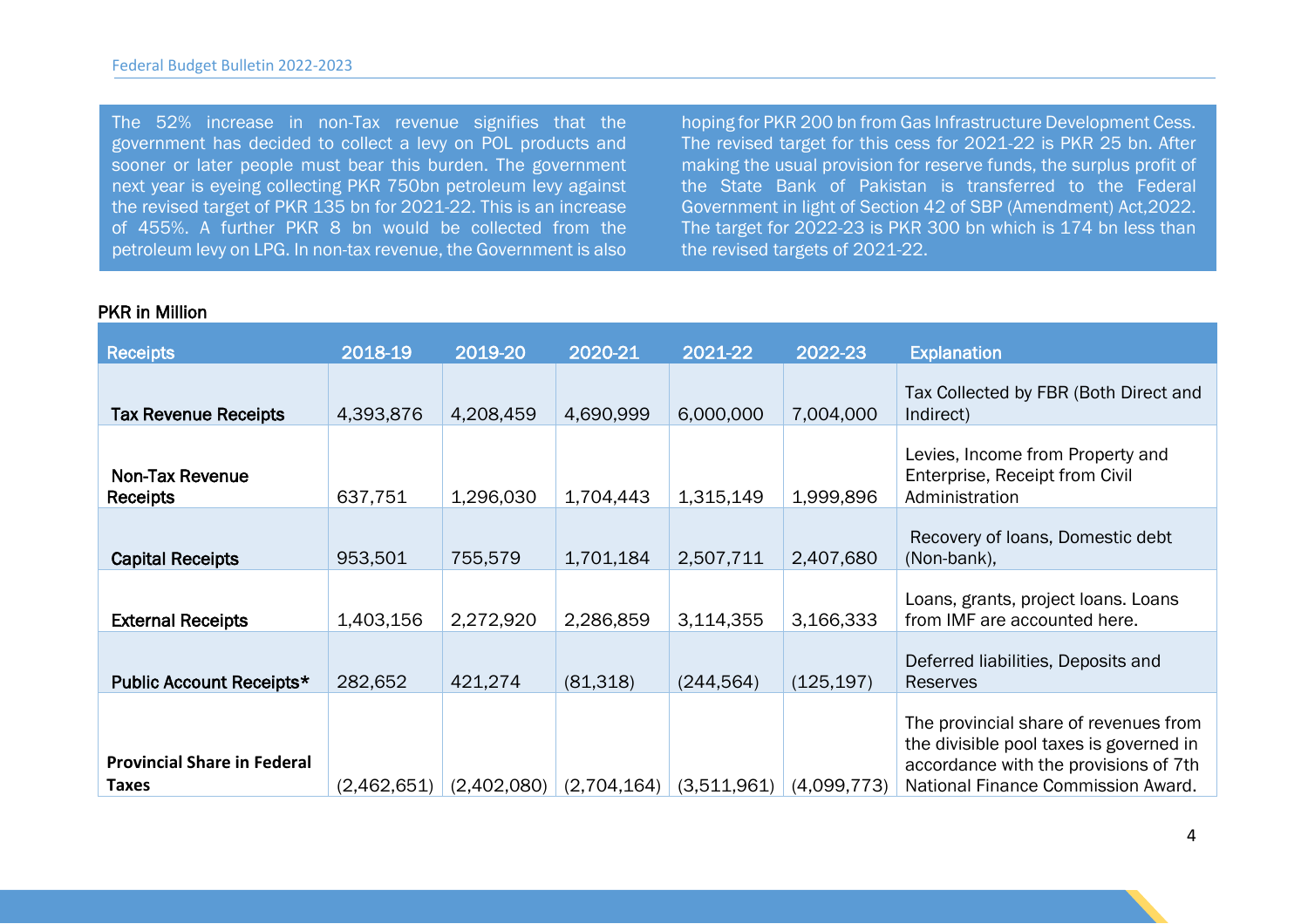| Receipts                                  | 2018-19   | 2019-20   | 2020-21   | 2021-22    | 2022-23    | <b>Explanation</b> |
|-------------------------------------------|-----------|-----------|-----------|------------|------------|--------------------|
| Cash Balance built up by<br>the provinces | 58,987    | (80, 664) | 242,000   | 570,000    | 800,000    |                    |
| <b>Privatization Proceeds+</b>            |           | 150,000   |           |            | 96,410     |                    |
| <b>Credit from Banking Sector</b>         | 1,356,315 | 1,723,815 | 649,256   | 872,999    | 1,171,821  |                    |
| Total                                     | 6,623,587 | 8,345,333 | 8,489,259 | 10,623,689 | 12,421,170 |                    |

*Table 1: Revenue and Capital Receipts of the federal government 2018-19 to 2022-23 All figures from 2018-19 to 2021-22 in table 1 are Revised Targets. Source: Budget Books of Various years [https://www.finance.gov.pk](https://www.finance.gov.pk/)*

\* Public Account Receipts may be categorized as Deferred Liabilities and Deposit Receipts. Negative sign indicates deferred liabilities. Deferred liabilities are the net proceeds of various savings schemes launched by the Government. Deposits and Reserves represent all monies forming part of the Public Account of the Federation as per Article 78(2) of the Constitution of Islamic Republic of Pakistan.

+According to Section 16(2) of The Privatization Commission Ordinance, 2000, ten percent of the privatization proceeds shall be used for poverty alleviation programs ; and the remaining ninety percent for retirement of the Federal Government debt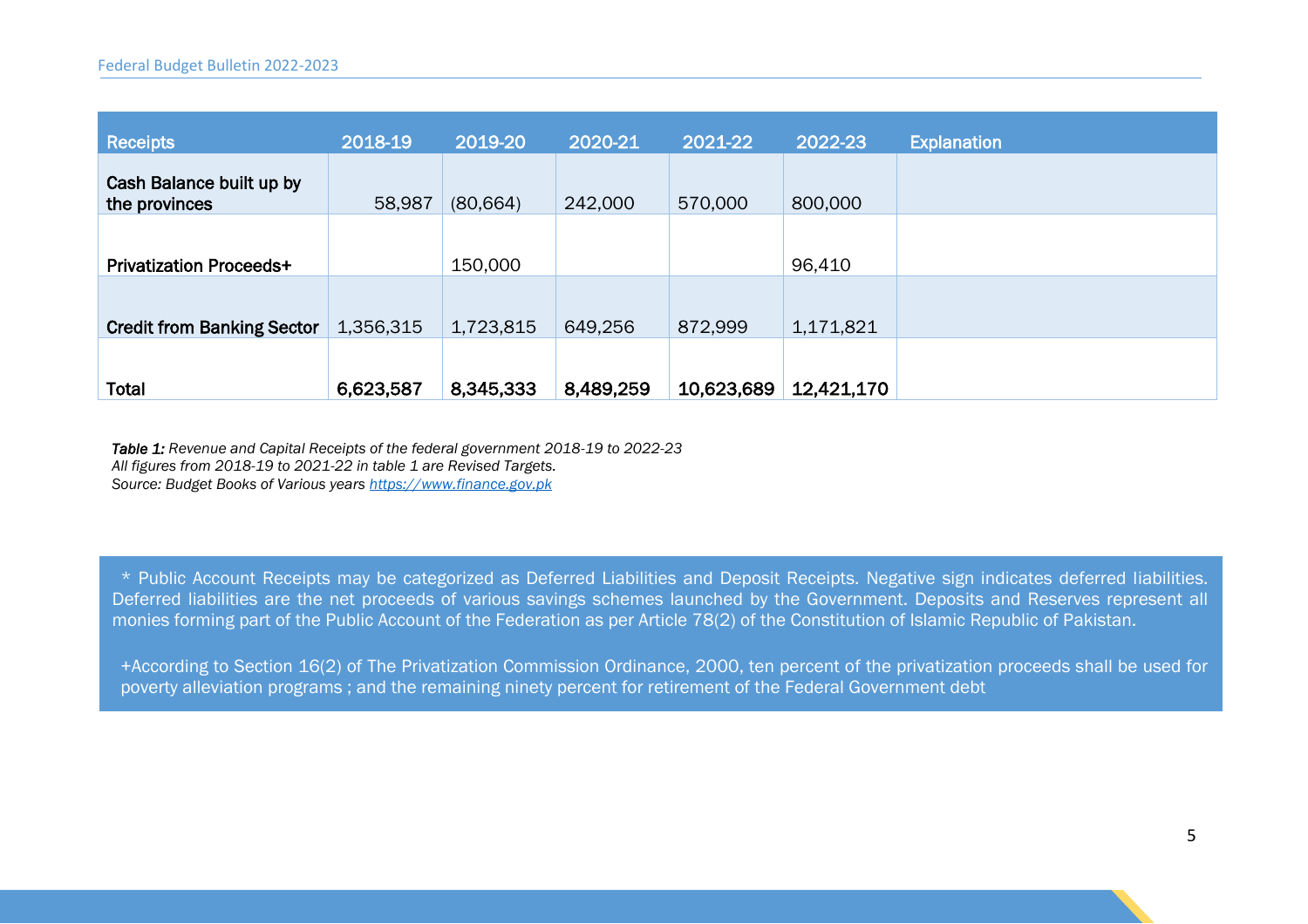## <span id="page-5-0"></span>The Current Budget

The functional classification categories expenditure according to the purposes and objectives for which they are intended. For example, Public Service, Environment protection etc. the table below gives the functional allocation of the current budget for the five years. The economic or object classification identifies the type of expenditure incurred, for example, salaries, goods and services, transfers and interest payments, or capital spending.

The current expenditure is budgeted at 11,397 bn which is 11.8 % higher than the revised estimates for 2021-22. Out of this PKR 11,397 bn, the current expenditure on the revenue account is PKR 8,663 bn, and the rest of PKR 2,734 bn will be on the capital account. The current expenditure on the capital account will mainly be used to repay foreign loans.

The estimates are based on one central supposition that negotiations with IMF will be successful, and Pakistan will receive budgetary support for the next year. The government has claimed that it has fulfilled or is fulfilling all the necessary conditions of IMF, including the increase in POL prices and utility charges. Pakistan requires PKR 6582 bn for debt servicing and repayment for the next financial year. The finance minister believes an IMF deal will help secure agreements with other multilateral financial institutions like World Bank and friendly nations, including China. The government claims that 'on the external front, various policy actions were undertaken including bilateral and multilateral arrangements, IMF program continuity and exchange rate The budget allocated against 'Defence Affairs and Services' is PKR 1526 bn, out of which PKR 1523 bn will go to the Defence Services. This defence services expenditure is 17.6% of the total current budget on Revenue Account. This allocation is 11.1% higher than the Budget Estimates of 2021-22 and 2.9% of the

stability", but it has set a zero target for Budgetary support from IMF during 2022-23. The target of PKR 3115 bn external receipts will be achieved through loans from Islamic Development Bank. Euro Bonds, Saudi Arabian oil facility, commercial banks, and project grants for PSDP. Most of these loans are subjected to a green signal from IMF. This also shows where the government is currently standing in its negotiations with the IMF.

As expected, a significant part of the current expenditure on the revenue account will go into debt servicing. The 76% (PKR 3950 of the PKR 5197 bn) of the allocation to the Functional head of 'General Public Services' will go to debt servicing. This includes PKR 510 bn for foreign debt servicing and PKR 3439 bn for domestic debt servicing. This debt servicing is 45.6 % of the total current expenditure on the Revenue Account (PKR 8663 bn). The other significant cost from this functional head is civil and military pension. The total pension expenditure of the federal government is PKR 530 bn.

Revised Estimates of 2021-22. It should be noted that the defence service Budget Estimates for the year 2021-22 were PKR 1370 bn but increased to PKR 1480 bn (8%) during the Revised estimates for 2021-22.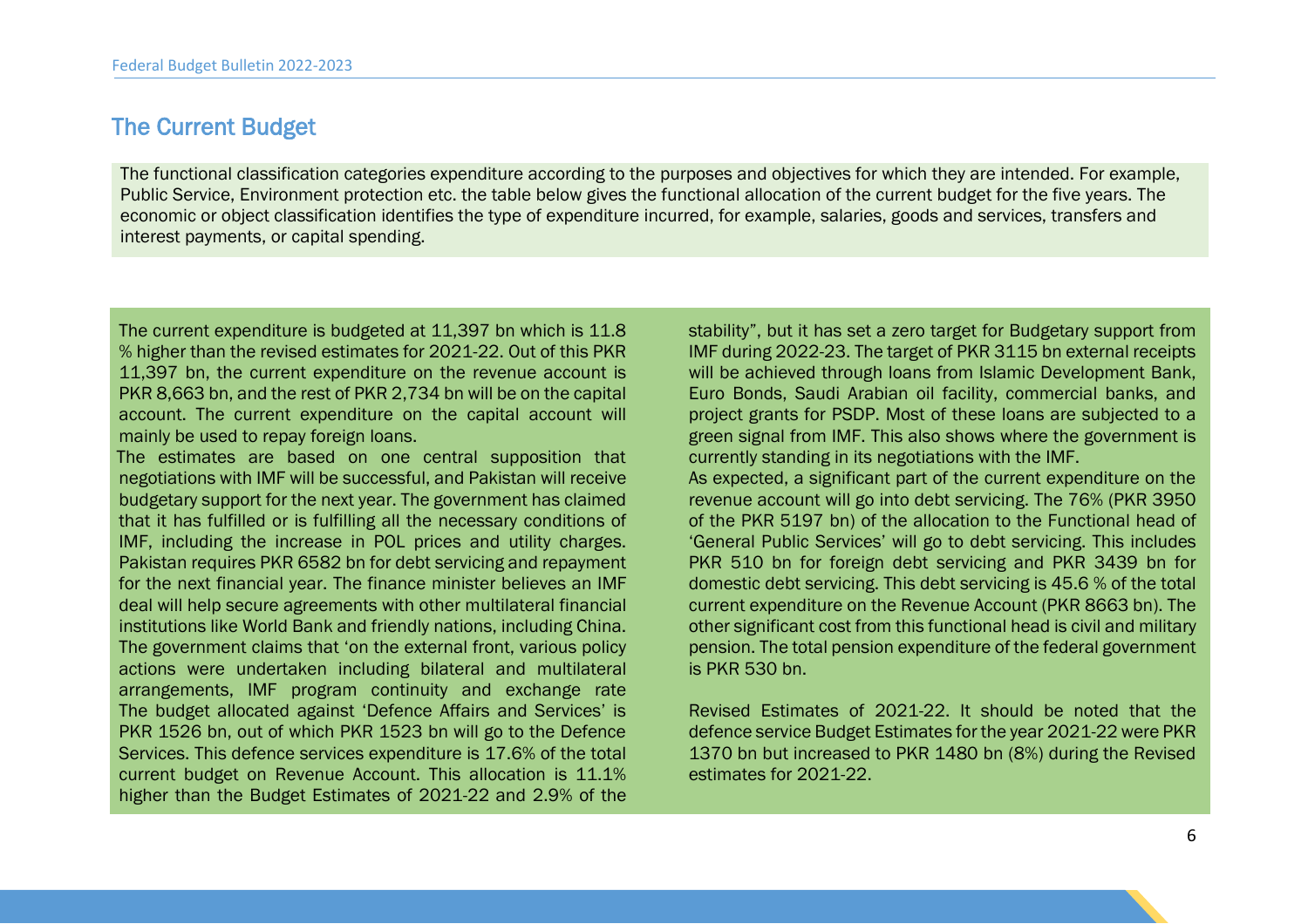'Public Order and Safety' covers both courts and police. The budget estimates for Law Courts are 9.2 bn which is 12% higher than the revised estimates of 2021-22 and 17% higher than the budget estimates. It must be noted that most of the current budget of the 'Law Court' is the charged budget. The police and Civil Armed forces will get PKR 190 bn which is 7.3% higher than

the Revised Estimates and 15.1 % higher than Budget Estimates of 2021-22. Table 2 presents the functional classification of expenditure over the five years.

| <b>Functional Head</b>                           | 2018-<br>19(R.E.) | 2019-<br>20(R.E.) | $2020 -$<br>21(R.E.) | $2021 -$<br>22(R.E.) | 2022-23<br>(B.E.) | What is Included?                                                                                            |
|--------------------------------------------------|-------------------|-------------------|----------------------|----------------------|-------------------|--------------------------------------------------------------------------------------------------------------|
| <b>General Public Service</b>                    | 4,252,820         | 5,748,218         | 5,555,952            | 7,434,270            | 9,023,211         | Servicing Domestic and Foreign Debt,<br>Repayment of Debt (Capital Account)<br>Pension, Provincial transfers |
| Defence Affairs and<br><b>Services</b>           | 1,137,710         | 1,227,388         | 1,299,188            | 1,483,922            | 1,526,698         | Defence services, Defence administration<br>(Ministry)                                                       |
| <b>Public Order and Safety</b><br><b>Affairs</b> | 133,021           | 153,269           | 168,952              | 191,491              | 208,761           | Courts, Police, Prison, Attorney general,<br>Ombudsperson                                                    |
| <b>Economic Affairs</b>                          | 142,440           | 106,411           | 192,452              | 454,092              | 138,803           | Agriculture, Foor, Irrigation, Transport,<br>Communication, Industries                                       |
| <b>Environmental Protection</b>                  | 1,271             | 470               | 399                  | 452                  | 749               | Environment protection, waste water<br>management                                                            |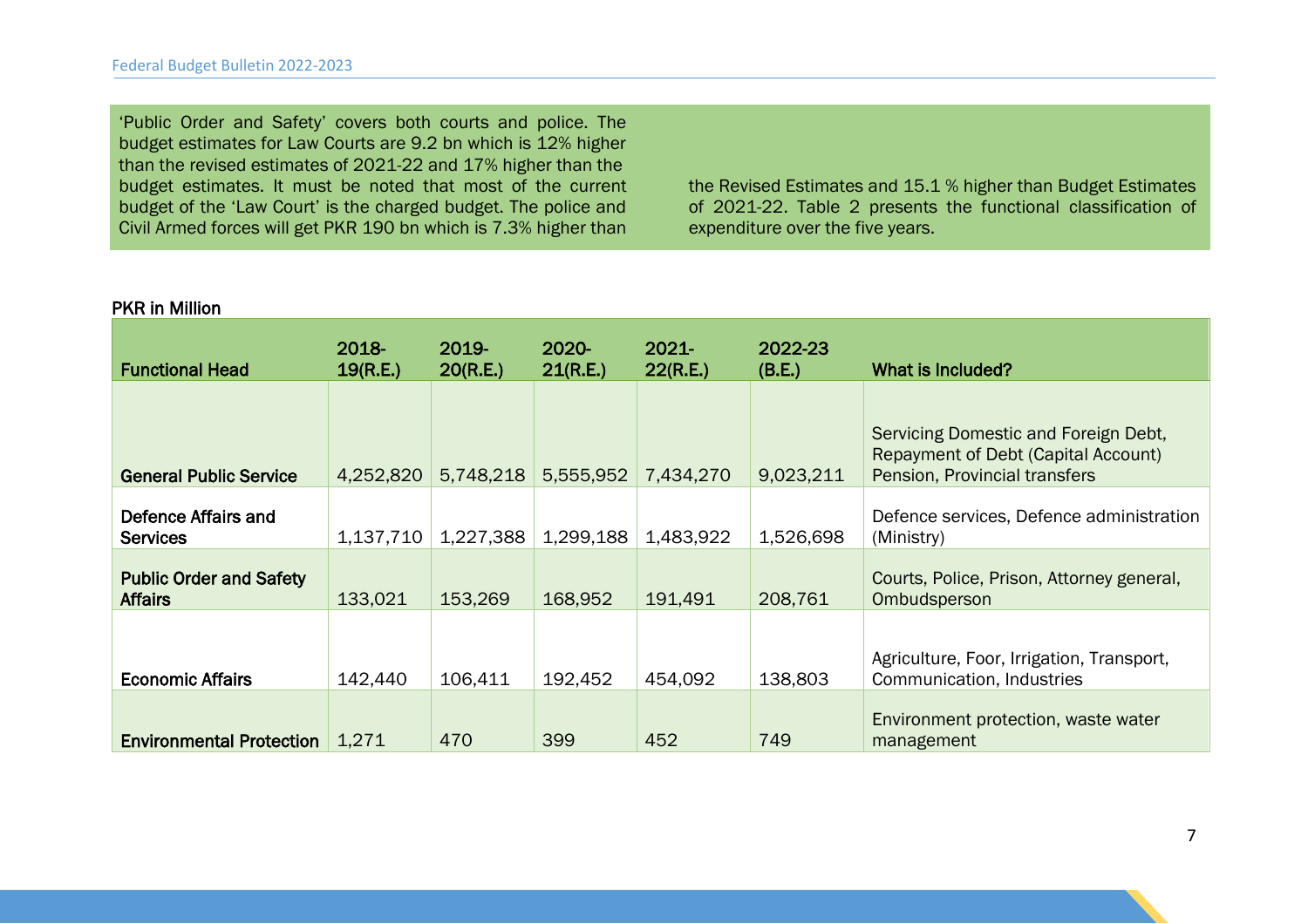| <b>Functional Head</b>                           | 2018-<br>19(R.E.) | 2019-<br>20(R.E.) | 2020-<br>21(R.E.) | $2021 -$<br>22(R.E.) | 2022-23<br>(B.E.) | What is Included?                                                                            |
|--------------------------------------------------|-------------------|-------------------|-------------------|----------------------|-------------------|----------------------------------------------------------------------------------------------|
| <b>Housing and Community</b><br><b>Amenities</b> | 2,318             | 2545              | 9,997             | 5,463                | 7,850             | <b>Housing Development Community</b><br>Development                                          |
| <b>Health</b>                                    | 13,991            | 12,023            | 52,325            | 154,889              | 19,582            | Hospital services, Public Health Services,<br><b>Health Administration, Medical Products</b> |
| Recreation, Culture and<br>Religion              | 10,512            | 9,301             | 12,160            | 12,380               | 10,990            | Sports, Culture, Religious Affairs,<br>Information and Broadcasting                          |
| <b>Education Affairs and</b><br><b>Services</b>  | 97,155            | 81,253            | 88,090            | 90,861               | 90,556            | Education at all levels and Education<br><b>Related Administration</b>                       |
| <b>Social Protection</b>                         | 2,672             | 245024            | 246,411           | 362,205              | 370,103           | Social Welfare, Flood Protection,<br>Refugees,                                               |
| Total                                            | 5,793,910         | 7,585,902         | 7,625,926         | 10,190,025           | 11,397,303        |                                                                                              |

*Table 2: Current Expenditure on Revenue and Capital Accounts of the federal government from 2018-19 to 2022-23 All figures from 2018-19 to 2021-22 in table 1 are Revised Estimates. The figures for 2022-23 are Budget Estimates. Source: Budget Books of Various years [https://www.finance.gov.pk](https://www.finance.gov.pk/)*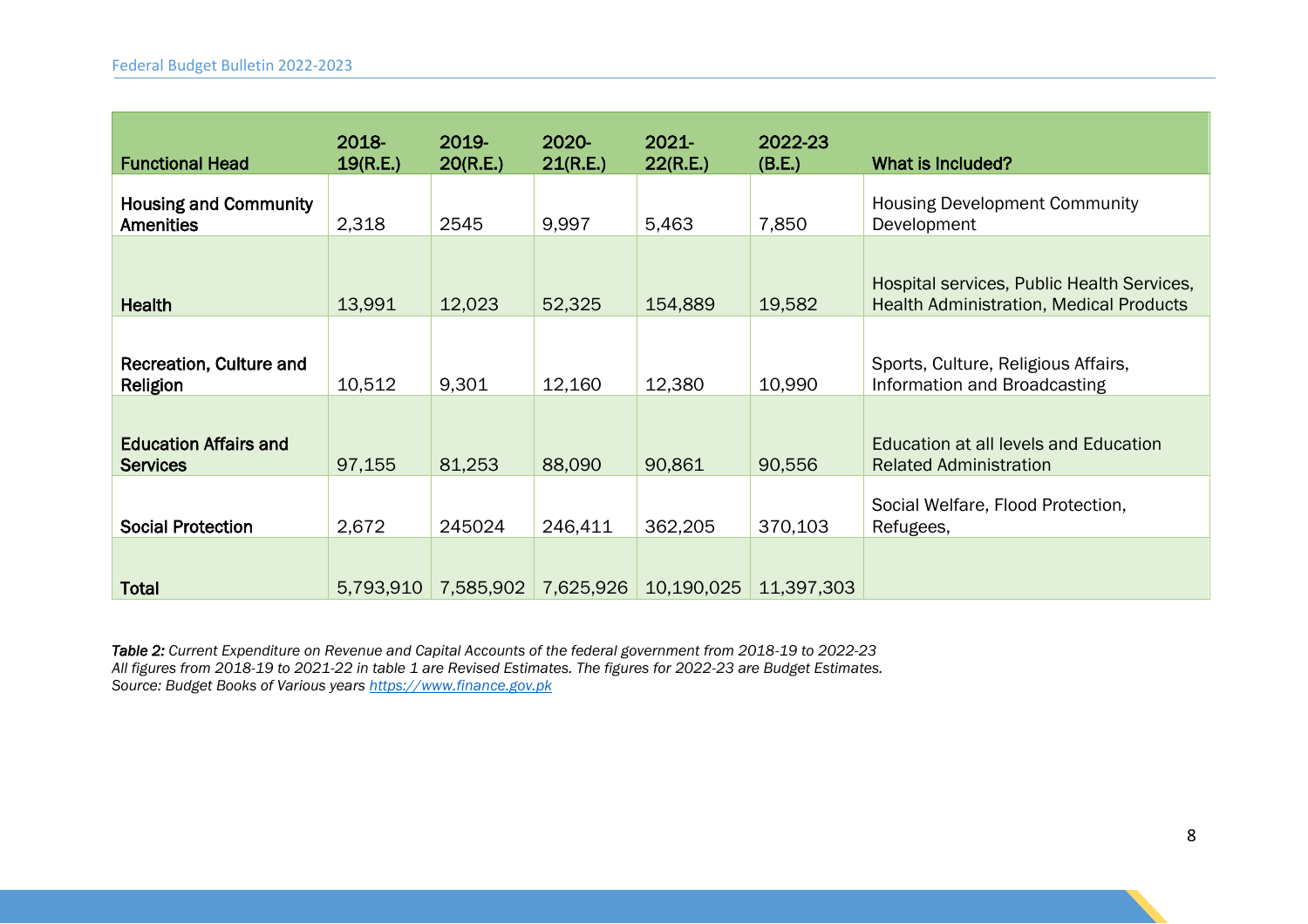## <span id="page-8-0"></span>Development Expenditure on Revenue and Capital Account

The Development Expenditure on Revenue account is PKR 453 bn, which is 24% less than the Budget Estimates for 2021-22. The total budget estimates for 2021-22 are 599 billion which are reduced to 190 bn in revised estimates. This shows that fiscal space is shirking rapidly, and the federal government has fewer resources to allocate to development.

| <b>Functional Head</b>                           | 2018-19 | 2019-20 | 2020-21 | 2021-22 | 2022-23 | What is Included?                                                                            |
|--------------------------------------------------|---------|---------|---------|---------|---------|----------------------------------------------------------------------------------------------|
| <b>General Public Service</b>                    | 583,991 | 529,689 | 716,270 | 309,963 | 713,225 | External affairs, Transfer, General services,<br>Research                                    |
| Defence Affairs and<br><b>Services</b>           | 1,645   | 1,700   | 1,204   | 7,349   | 4,414   | Defence Division, Defence Administration                                                     |
| <b>Public Order and Safety</b><br><b>Affairs</b> | 3,047   | 3,415   | 4,083   | 3,379   | 2,861   | Courts, Police, Prision, Attorney general,<br><b>Ombudsperson, Civil Armed forces</b>        |
| <b>Economic Affairs</b>                          | 40,527  | 159,607 | 91,606  | 98,930  | 202,524 | Agriculture, Foor, Irrigation, Transport,<br>Communication, Industries                       |
| <b>Environmental</b><br><b>Protection</b>        | 71      | 7573    | 5,000   | 9,573   | 9,750   | Environment protection, waste water<br>management                                            |
| <b>Housing and Community</b><br><b>Amenties</b>  | 1,626   | 1357    | 2,912   | 48      | 10,434  | Housing Development, Community Development                                                   |
| <b>Health</b>                                    | 4,257   | 8134    | 8,437   | 1,326   | 12,463  | Hospital services, Public Health Services, Health<br><b>Administration, Medical Products</b> |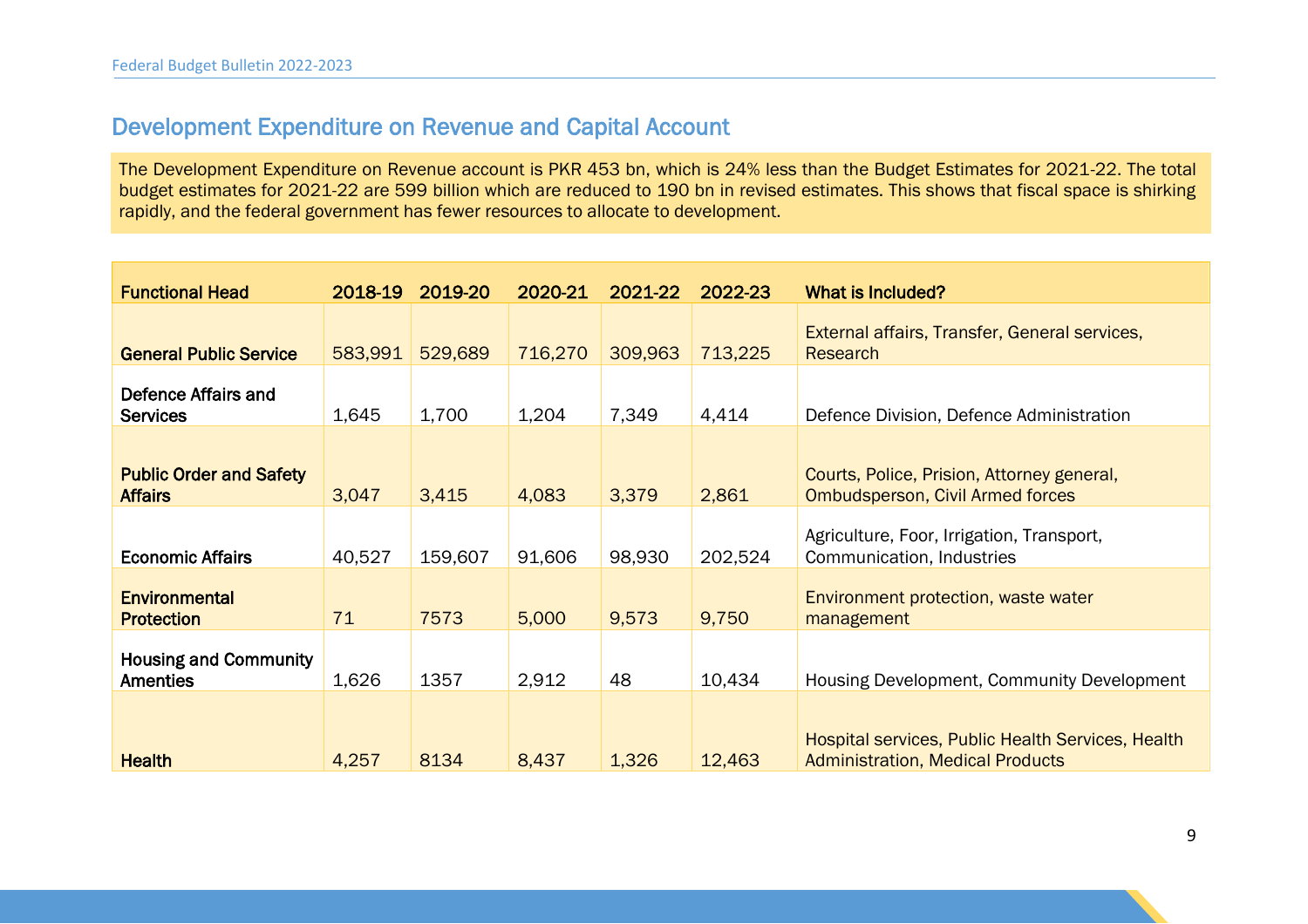| <b>Functional Head</b>                          | 2018-19 | 2019-20 | 2020-21 | 2021-22 | 2022-23   | What is Included?                                                          |
|-------------------------------------------------|---------|---------|---------|---------|-----------|----------------------------------------------------------------------------|
| Recreation, Culture and<br>Religion             | 2,273   | 16407   | 247     | 1,399   | 5,036     | Sports, Culture, Religious Affairs, Information and<br><b>Broadcasting</b> |
| <b>Education Affairs and</b><br><b>Services</b> | 24,292  | 31026   | 33,404  | 326     | 44,518    | Education at all levels and Education Related<br>Administration            |
| <b>Social Protection</b>                        | 555     | 522     | 171     | 1,369   | 18,643    | Social Welfare, Flood Protection, Refugees,                                |
| <b>Total</b>                                    | 662,284 | 759,430 | 863,334 | 433,662 | 1,023,868 |                                                                            |

*Table 3: Development Expenditure on Revenue and Capital Accounts of the federal government from 2018-19 to 2022-23 All figures from 2018-19 to 2021-22 in table 1 are Revised Estimates. The figures for 2022-23 are Budget Estimates. Source: Budget Books of Various years [https://www.finance.gov.pk](https://www.finance.gov.pk/)*

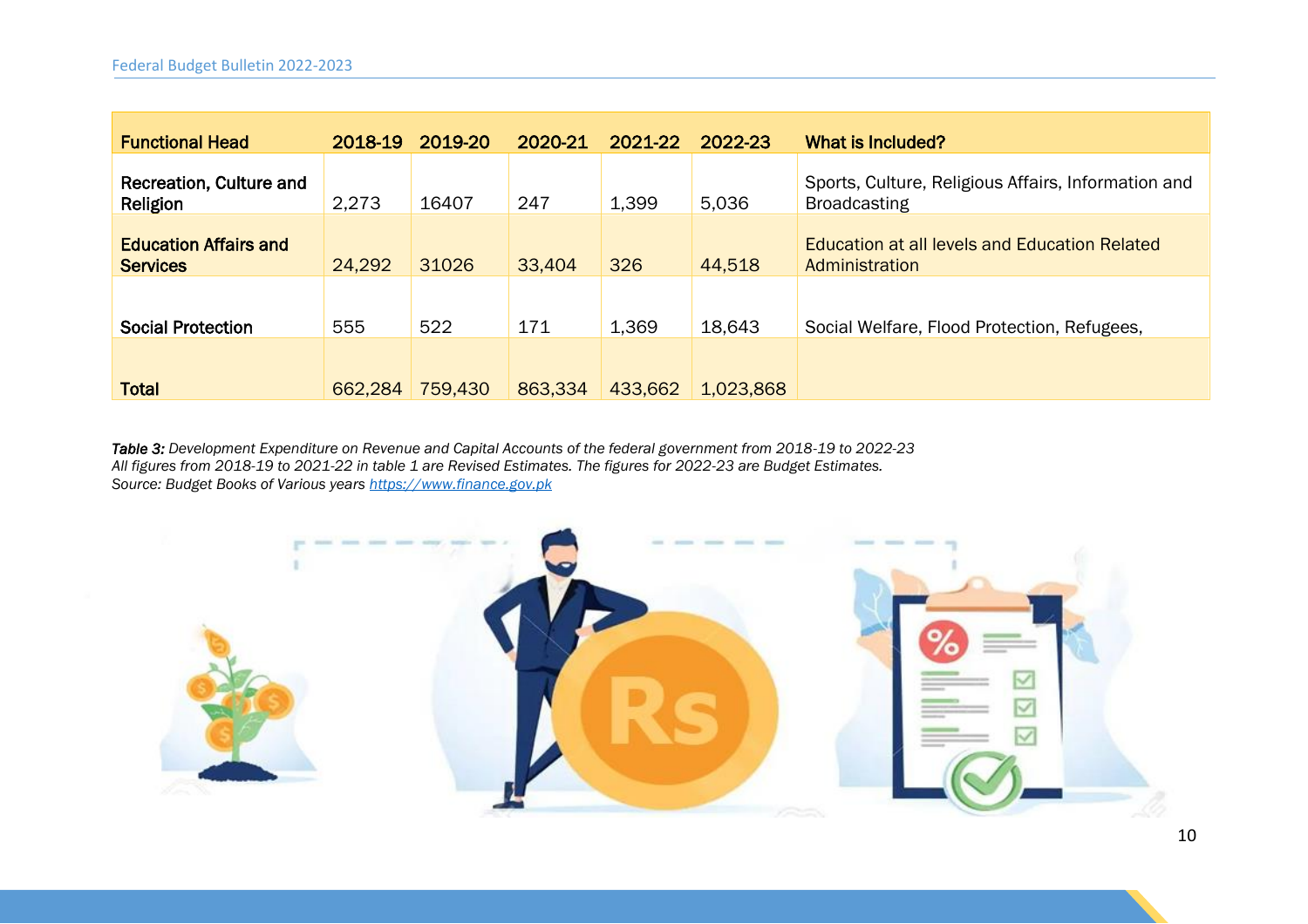l



The development budget figures include development expenditure on the revenue account and capital account.

The increasing ratio means that government has less fiscal space to allocate budget for development expenditure. For example, in 2021-22, for every 23.3 spent on the current budget, the government has only one rupee for the development budget. As can be seen from the graph, the trend is similar apart from 202021. In this year, a lesser allocation could be made for the development budget. The data for 2021-22 also suggest that government may not be able to spend much on development expenditure in 2022-23 as is estimated, and this ratio might be different at the Revised Estimates stage.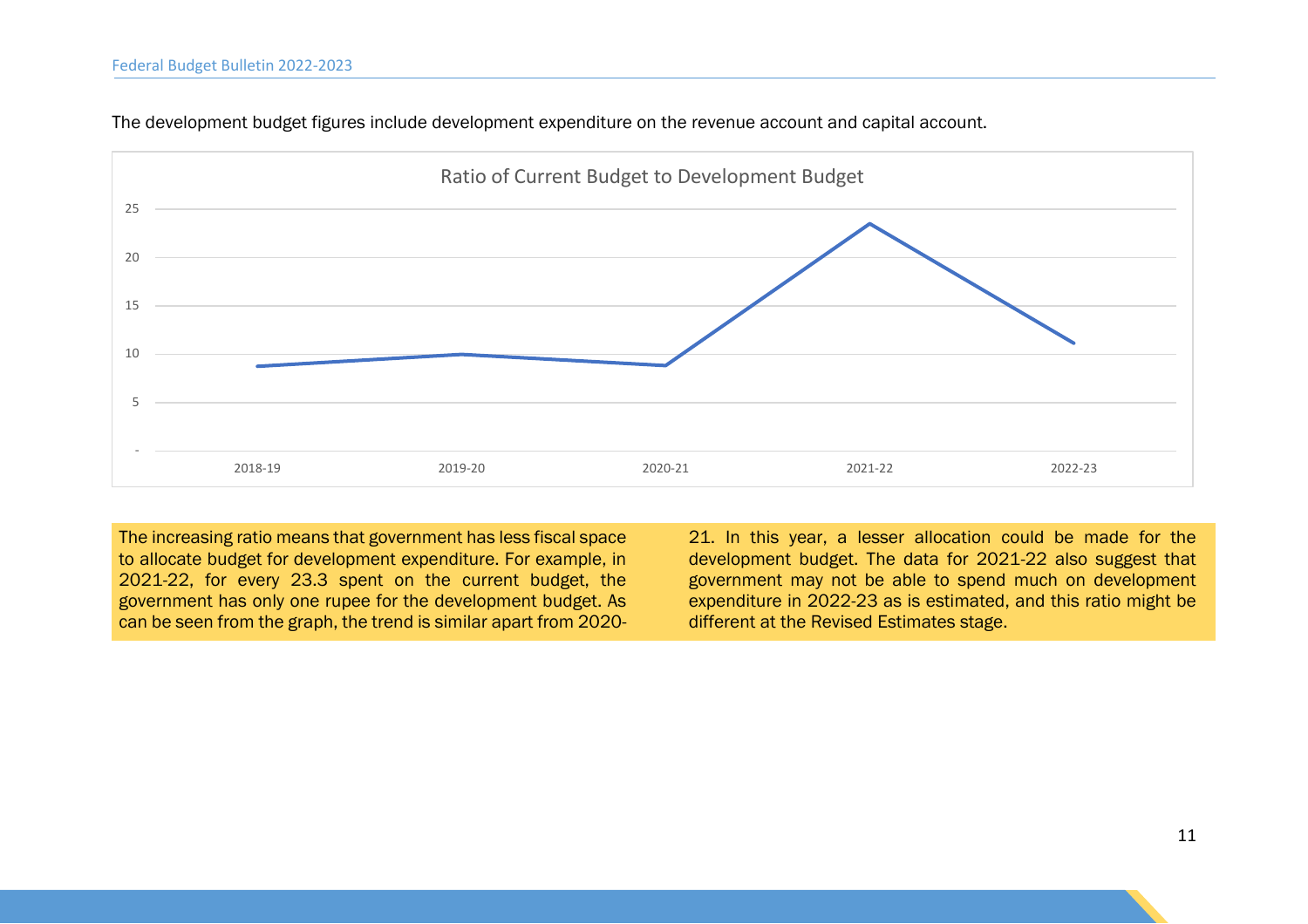## <span id="page-11-0"></span>How has Debt Accumulated over the years?

Since 2013-14, Pakistan's Total Public Debt has been more than 60% of the GDP. This is against Principles of Sound Fiscal and Debt management as enshrined in Section 3 of the Fiscal Responsibility and Debt Limitation Act, 2005 (amended 2016), which states that Section 3(b): beginning from the financial year 2016-17, the total public debt shall be reduced to sixty per cent of the estimated gross domestic product.

Section 3(c): within a period of five financial years, beginning from the financial year 2018-19, total public debt shall be reduced by 0.5 per cent every year and from 2023-24 and going up to the financial year 2032-33 a reduction of 0.75 per cent every year to reduce the total public debt to fifty per cent of the estimated gross domestic product and thereafter maintaining it to fifty per cent or less of the estimated gross domestic product

| Year    | <b>Domestic</b><br><b>Debt</b> | Foreign<br><b>Debt</b> | <b>Govt Deposits</b><br>with Banking<br><b>System</b> | <b>Total</b><br><b>Public</b><br><b>Debt</b> | <b>Total</b><br>Government<br><b>Debt</b> | <b>GDP</b> | <b>Total Public Debt</b><br>as Percentage of<br><b>GDP</b> | <b>Total Government</b><br>Debt as Percentage of<br><b>GDP</b> |
|---------|--------------------------------|------------------------|-------------------------------------------------------|----------------------------------------------|-------------------------------------------|------------|------------------------------------------------------------|----------------------------------------------------------------|
| 2013-14 | 10,906                         | 5,085                  | 1,367                                                 | 15,991                                       | 14,624                                    | 25,169     | 63.5%                                                      | 58.1%                                                          |
| 2014-15 | 12,193                         | 5,187                  | 1,394                                                 | 17,380                                       | 15,986                                    | 27,443     | 63.3%                                                      | 58.2%                                                          |
| 2015-16 | 13,626                         | 6,051                  | 1,853                                                 | 19,677                                       | 17,824                                    | 29,076     | 67.7%                                                      | 61.3%                                                          |
| 2016-17 | 14,849                         | 6,560                  | 1,773                                                 | 21,409                                       | 19,636                                    | 31,922     | 67.1%                                                      | 61.5%                                                          |
| 2017-18 | 16,416                         | 8,537                  | 1,929                                                 | 24,953                                       | 23,024                                    | 34,619     | 72.1%                                                      | 66.5%                                                          |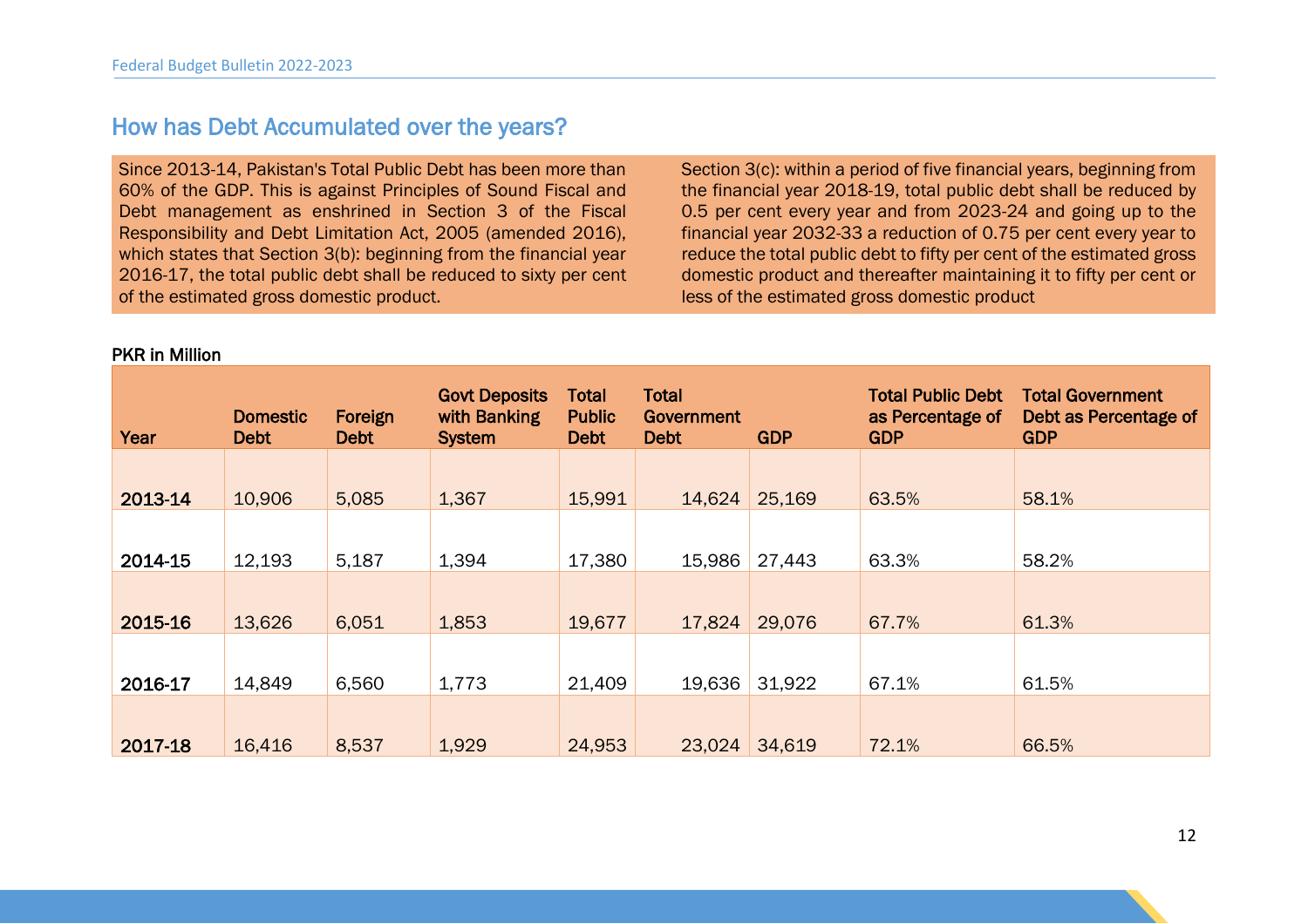| Year     | <b>Domestic</b><br><b>Debt</b> | Foreign<br><b>Debt</b> | <b>Govt Deposits</b><br>with Banking<br><b>System</b> | <b>Total</b><br><b>Public</b><br><b>Debt</b> | <b>Total</b><br>Government<br><b>Debt</b> | <b>GDP</b> | <b>Total Public Debt</b><br>as Percentage of<br><b>GDP</b> | <b>Total Government</b><br>Debt as Percentage of<br><b>GDP</b> |
|----------|--------------------------------|------------------------|-------------------------------------------------------|----------------------------------------------|-------------------------------------------|------------|------------------------------------------------------------|----------------------------------------------------------------|
|          |                                |                        |                                                       |                                              |                                           |            |                                                            |                                                                |
| 2018-19  | 20,732                         | 11,976                 | 3,187                                                 | 32,708                                       | 29,521                                    | 38,559     | 84.8%                                                      | 76.6%                                                          |
|          |                                |                        |                                                       |                                              |                                           |            |                                                            |                                                                |
| 2019-20  | 23,283                         | 13,116                 | 3,146                                                 | 36,399                                       | 33,253                                    | 42,427     | 85.8%                                                      | 78.4%                                                          |
|          |                                |                        |                                                       |                                              |                                           |            |                                                            |                                                                |
| 2020-21  | 26,165                         | 13,595                 | 4,108                                                 | 39,760                                       | 35,652                                    | 55,488     | 71.7%                                                      | 64.3%                                                          |
|          |                                |                        |                                                       |                                              |                                           |            |                                                            |                                                                |
| 2021-22* | 26,444                         | 15,050                 | 4,306                                                 | 41,494                                       | 37,188                                    | 58,800**   | 71%                                                        | 63%                                                            |

*Table 4: Total Public and Government Debt as a percentage of GDP All figures in the above table from 2013-14 to 2021-22 are Revised Estimates. Source: Budget Books and Debt Reports, Different Years, Ministry of Finance, [https://www.finance.gov.pk/dpco\\_publications.html](https://www.finance.gov.pk/dpco_publications.html)*

\*Sep 21

\*\*Estimated

As per the Fiscal Responsibility and Debt Limitation Act, 2005 amended in June 2017, Total Debt of the Government=Debt of the Government + Debt owed to IMF-Government Deposits to the banking system

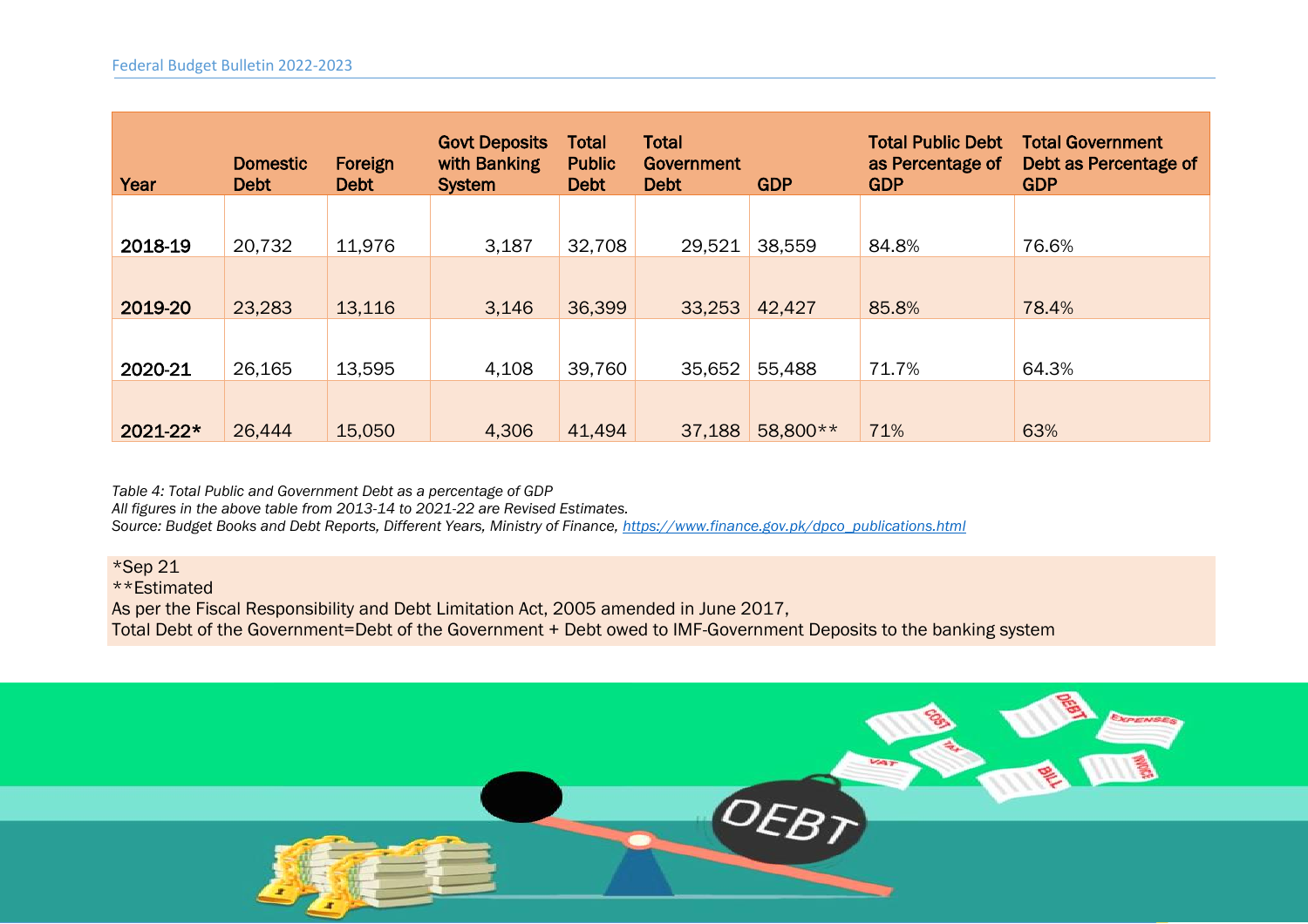## <span id="page-13-0"></span>Cost of Debt Servicing

| Year    | <b>Current</b><br><b>Expenditure</b> | <b>Development</b><br><b>Expenditure</b> | <b>Total Expenditure</b> | <b>Debt</b><br><b>Servicing</b> | <b>Debt Servicing</b><br>as Percentage<br>of Current<br><b>Expenditure</b> |
|---------|--------------------------------------|------------------------------------------|--------------------------|---------------------------------|----------------------------------------------------------------------------|
|         |                                      |                                          |                          |                                 |                                                                            |
| 2013-14 | 3,403,801                            | 858,707                                  | 4,262,508                | 1,450,851                       | 43%                                                                        |
| 2014-15 | 3,558,328                            | 754,322                                  | 4,312,650                | 1,565,623                       | 44%                                                                        |
| 2015-16 | 3,713,916                            | 751,118                                  | 4,465,034                | 1,633,139                       | 44%                                                                        |
| 2016-17 | 4,049,477                            | 936,443                                  | 4,985,920                | 1,868,131                       | 46%                                                                        |
| 2017-18 | 4,450,165                            | 1,062,760                                | 5,512,925                | 2,470,428                       | 56%                                                                        |
| 2018-19 | 5,793,909                            | 829,679                                  | 6,623,588                | 3,527,477                       | 61%                                                                        |
| 2019-20 | 7,585,902                            | 759,430                                  | 8,345,332                | 3,954,695                       | 52%                                                                        |
| 2020-21 | 7,625,924                            | 863,335                                  | 8,489,259                | 2,850,688                       | 37%                                                                        |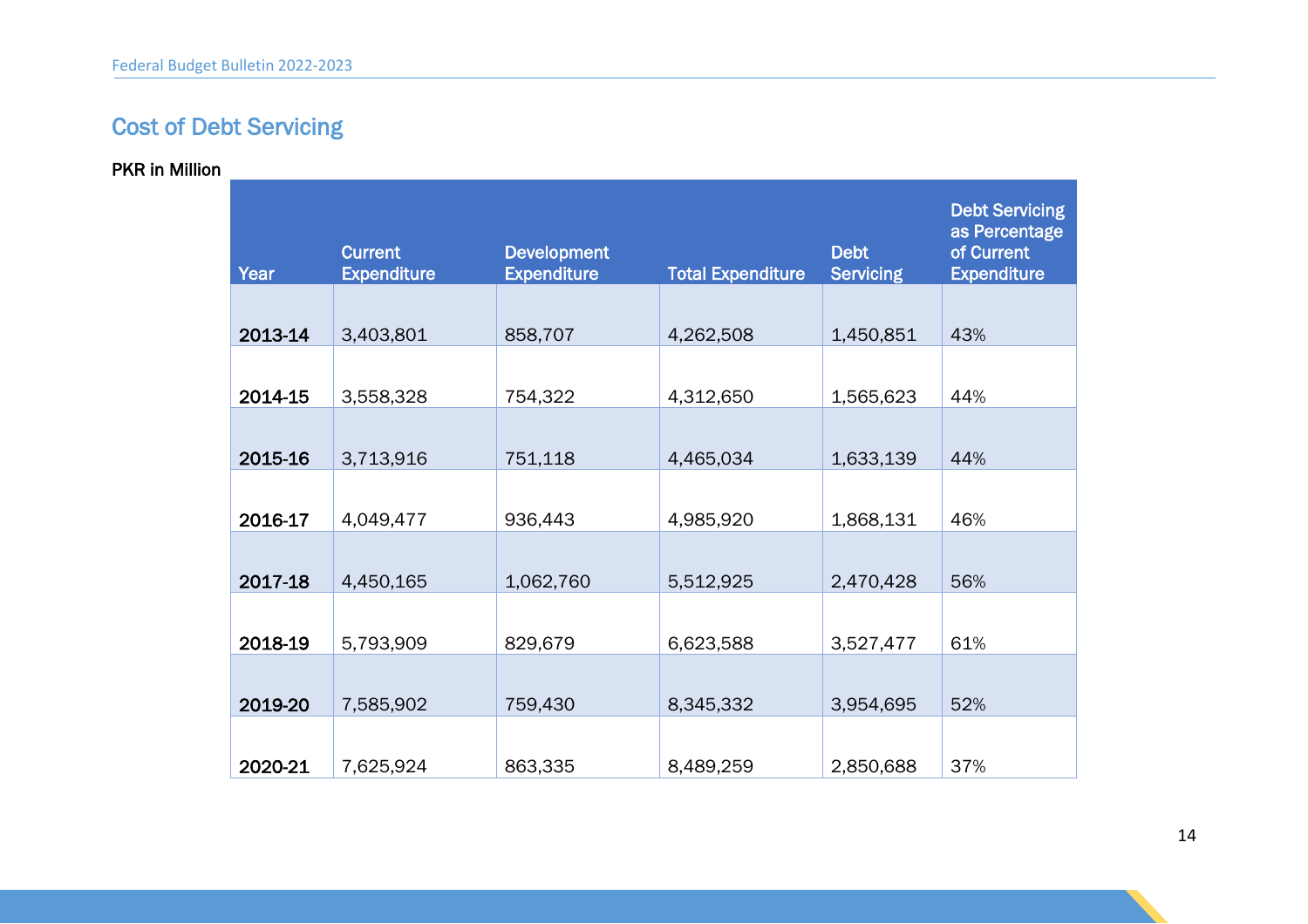| Year    | <b>Current</b><br><b>Expenditure</b> | <b>Development</b><br><b>Expenditure</b> | <b>Total Expenditure</b> | <b>Debt</b><br><b>Servicing</b> | <b>Debt Servicing</b><br>as Percentage<br>of Current<br><b>Expenditure</b> |
|---------|--------------------------------------|------------------------------------------|--------------------------|---------------------------------|----------------------------------------------------------------------------|
| 2021-22 | 10,190,025                           | 433,664                                  | 10,623,689               | 3,059,681                       | 30%                                                                        |
| 2022-23 | 11,397,303                           | 1023868                                  | 12,421,171               | 3,950,062                       | 35%                                                                        |

*Table 5: Debt servicing as a percentage of the current budget*

*All figures in the above table from 2013-14 to 2021-22 are Revised Estimates.*

*Source: Budget Books and Debt Reports, Different Years, Ministry of Finance, [https://www.finance.gov.pk/dpco\\_publications.html](https://www.finance.gov.pk/dpco_publications.html)*